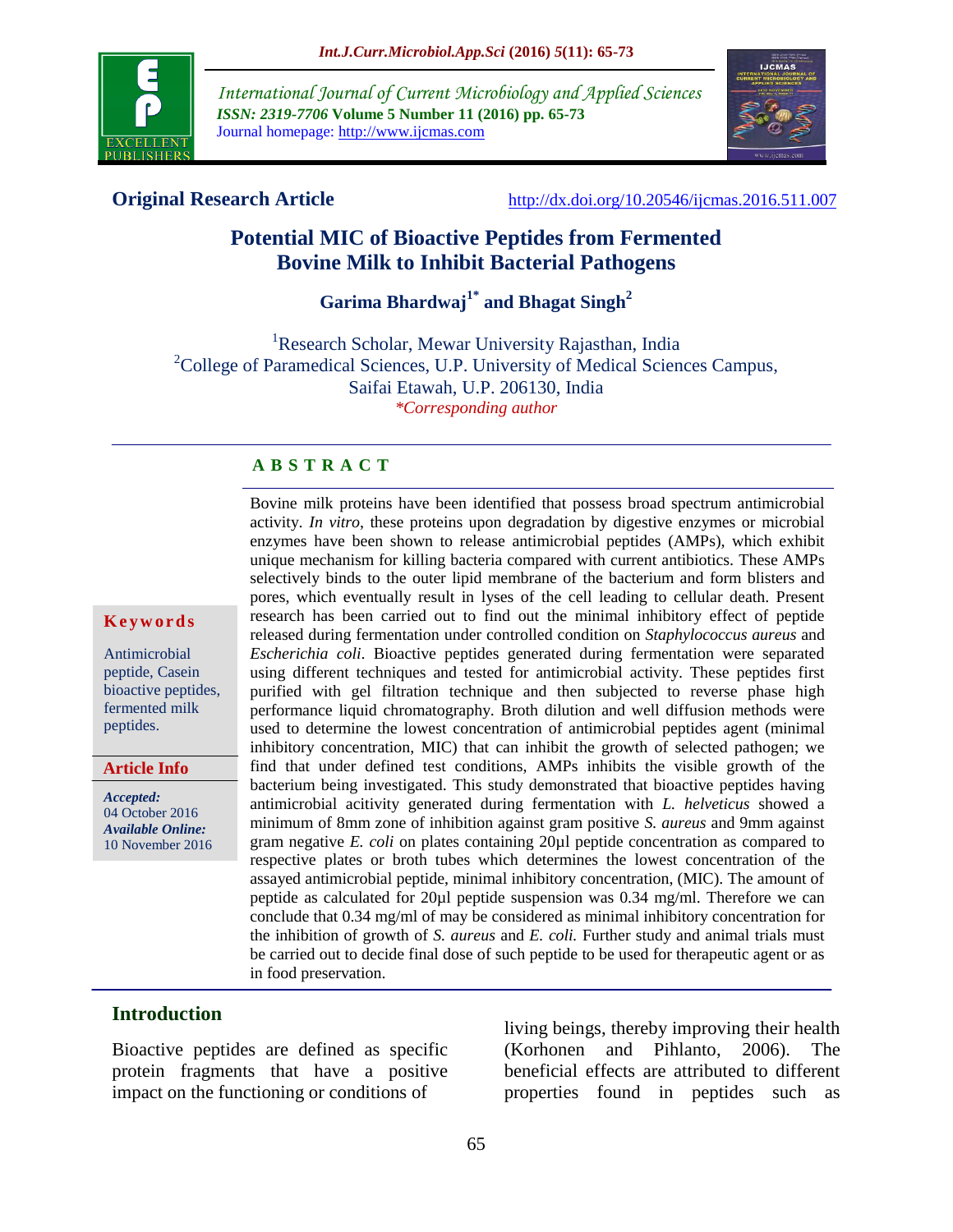antimicrobial [\(Rajanbabu and Chen,](http://onlinelibrary.wiley.com/enhanced/doi/10.1111/j.1541-4337.2011.00179.x#b97) 2011; Bhagat Singh *et al.*, 2012), antioxidant (Bhagat Singh and Rattan Chand, 2006; [Sarmadi and Ismail,](http://onlinelibrary.wiley.com/enhanced/doi/10.1111/j.1541-4337.2011.00179.x#b104) 2010), antithrombotic [\(Wang and Ng,](http://onlinelibrary.wiley.com/enhanced/doi/10.1111/j.1541-4337.2011.00179.x#b125) 1999), anti-hypertensive [\(Erdmann,](http://onlinelibrary.wiley.com/enhanced/doi/10.1111/j.1541-4337.2011.00179.x#b38) 2008) and immunomodulatory activities [\(Gauthier](http://onlinelibrary.wiley.com/enhanced/doi/10.1111/j.1541-4337.2011.00179.x#b44) *et al*., 2006), among others. Food safety is a growing concern of great importance worldwide. Recently, the estimated costs of diseases caused by food borne pathogens was about \$152 billion in the United States [\(Scharff,](http://onlinelibrary.wiley.com/enhanced/doi/10.1111/j.1541-4337.2011.00179.x#b106) 2010), The consumption of processed foods with chemical preservatives has led to increased consumer concern and the demand for more natural and minimally processed foods. As a result, researchers have shown a growing interest in natural antimicrobial agents such as certain peptides. The value of proteins as an essential source of amino acids is well documented, but recently it has been recognized that dietary proteins exert many other functionalities in vivo by means of biologically active peptides (Agyei, 2011) A number of bioactive peptides have been identified in milk proteins, such as casein and whey proteins, where they are present in an encrypted form, stored as propeptides or mature C-terminal peptides that are only released upon proteolysis (Gobbetti *et al*., 2002; Kamysu *et al*., 2003).

Minimum inhibitory concentration (MIC) is the lowest [concentration](https://en.wikipedia.org/wiki/Concentration) of an [antimicrobial](https://en.wikipedia.org/wiki/Antimicrobial) that will inhibit the visible [growth](https://en.wikipedia.org/wiki/Cell_growth) of a [microorganism](https://en.wikipedia.org/wiki/Microorganism) after overnight incubation. Minimum inhibitory concentrations are important in diagnostic laboratories to confirm resistance of microorganisms to an antimicrobial agent and also to monitor the activity of new antimicrobial agents. MIC can be helpful in establishing the level of resistance of a particular bacterial strain and can substantially affect the decision to use certain antimicrobial agents. Minimum Inhibitory Concentration (MIC) test is a well-established assay for the biostatic (growth-inhibiting) activity of liquid antimicrobials. It is rapid, relatively inexpensive, and reliable. The MIC method measures the effect of decreasing concentrations of antiseptic over a defined period of time in terms of inhibition of microbial population growth. The concentration of drug required to produce the effect is defined as the Minimum Inhibitory Concentration and is normally several hundred to thousands of times less than the concentration found in the finished dosage form.

Minimum Inhibitory Concentration (MIC) testing define a test material's potency in terms of the concentration at which it will inhibit growth of (Minimum Inhibitory Concentration, or MIC) or completely kill (Minimum Bactericidal Concentration, or  $MBC$ ) 1 x 10<sup>6</sup> (one million) challenge microorganisms during a 18 to 20 hour period of incubated  $(35 \pm 2^{\circ}C)$  exposure. Currently, there are a few web-based, freely accessible MIC databases. Clinicians use MIC scores to choose which antibiotics to administer to patients with specific [infections](https://www.boundless.com/microbiology/definition/infection) and to identify an effective dose of antibiotic. This is important because [populations](https://www.boundless.com/microbiology/definition/populations) of bacteria exposed to an insufficient concentration of a particular drug or to a broad-spectrum antibiotic can evolve resistance to these drugs. Therefore, MIC scores aid in improving outcomes for patients and preventing evolution of drug-resistant microbial strains. The MIC test can be done on a very small scale without using too much antimicrobial agent. This is important for experimental antimicrobials such as biologically synthesized antimicrobial peptides (Bhagat Singh and Renu Singh., 2011).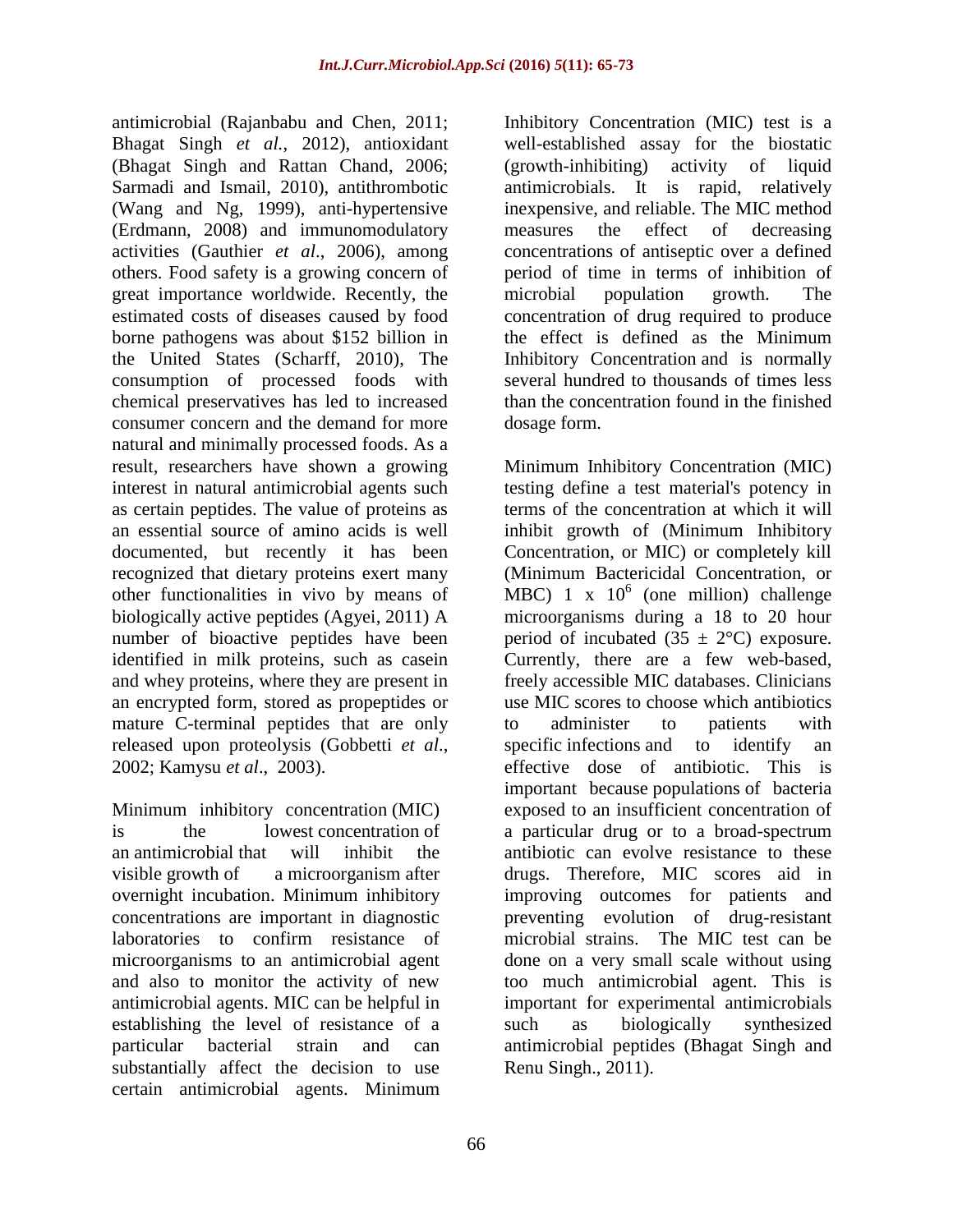#### **Materials and Methods**

#### **Preparation of Peptide Stock solution**

#### **Activation of Culture**

Activation of *Lactobacillus helveticus* NCDC 292, culture was done using MRS broth which is specific for Lactic Acid Bacteria. Five ml of MRS broth was taken in 15 ml test tube in duplicate. After sterilization, it was cooled at room temperature. The lyophilized ampoule of *L. helveticus* was broken aseptically in laminar air flow and small amount (one loop full) of the dried culture was transferred into tube containing MRS broth. It was mixed properly using vortex shaker and then incubated at 37°C in an incubator for 24 to 48 hours. After 48 hours the tubes were observed for the growth and purity of culture was tested.

#### **Fermentation of milk**

Bovine milk was sterilized 250ml in each flask, the milk was then cooled up to room temperature and then flask were inoculated with all three  $\omega$  4.0% and incubated at 37 $\mathrm{^{\circ}C}$ for a period of 24h respectively. After incubation the curd was mixed properly to break large curd particles and poured in to 50ml autoclaved plastic tubes and centrifuged at 10,000 rpm/min at  $4^{\circ}$ C using Kubota High speed centrifuge (Japan). The supernatant obtained after filtration with 0.45µm filter was lyophilized and used with minimum amount of distilled water when required.

# **Gel filtration**

Readymade Gel filtration column 5ml was purchased from Banglore Geni. The sample 2-5% of bed volume was loaded and eluted with double glass-distilled water. Double the bed volume number of fractions 1ml each was collected (discarded the first 5ml). The presence of peptide determined by taking the absorbance at 340nm Fig 1.1.The peaks obtained in G-25 chromatogram were again lyophilized and dissolved in minimal amount of double glass distilled water. Final concentration of peptide in test sample was measured using formula given below.

Sample concentration = OD of Unknown  $\times$ Concentration of known Standard**/** OD of Sample

# *HPLC conditions*

The reverse phase HPLC (Waters, USA) with Spherisorb C-18 column (4.6 X  $250$ mm) with  $20\mu l$  loop was used for the separation of the peptides. Gradient solvent delivery was achieved using two Water's pumps at the flow rate of 0.75 ml/min. Solvent A was 0.1% Trifluoroacetic acid (TFA) in HPLC (Milli-Q) grade water. Solvent B was 0.09% TFA, 90% acetonitrile. Both the solvents were filtered using 0.45m membrane filters and degassed before use. The C-18 column was thoroughly washed with solvent until the base line was obtained. Twenty ul of the sample was injected. Detection was monitored with Water's dual detector at 220 nm and 280 nm for all the fractions. The fractions of the respective peaks was pooled and lyophilized.

# **Preparation of peptide dilution range**

Sterile test tubes were used to prepare dilutions to conduct the test. Tubes were closed with plastic or metal closure caps. Final dilution of peptides was made volumetrically in the broth. A volume of 100 µL, 50 µL, 30 µL, 20 µL, 10 µL, 5 µL of each dilution was used for the test.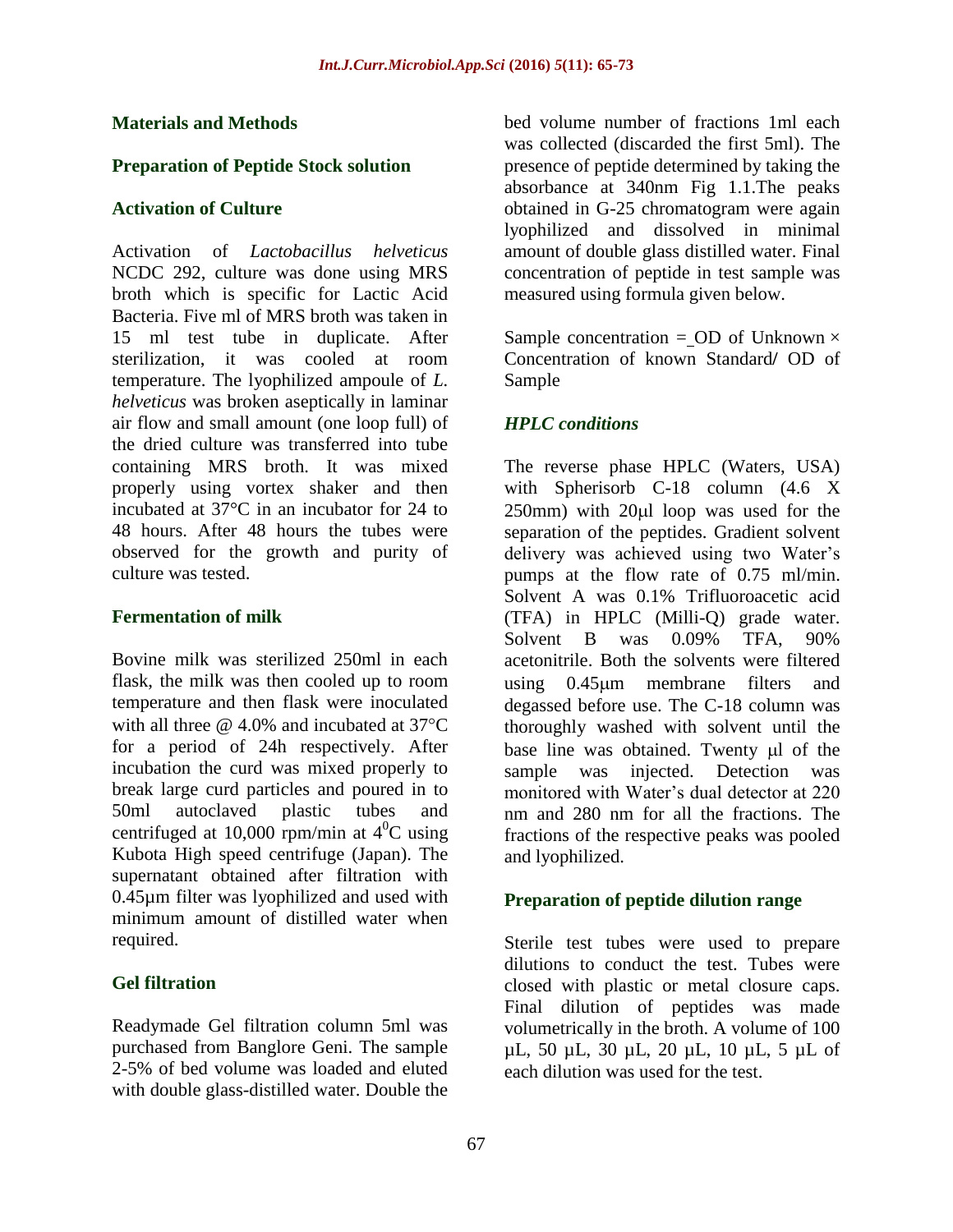#### **Preparation of Inoculums of test culture**

Inoculums of test culture was prepared by making a direct broth suspension of isolated colonies of *E. coli* and *Staphylococcus aureus* selected from an 18- to 24-hour agar plate. Test cultures were taken from reference culture of our lab. Suspension was made to achieve a turbidity having 1 x  $10<sup>6</sup>$ microorganisms after 18 to 20 hour period of incubation at  $37^0C$ .

#### **Results and Discussion**

The aim of broth and well diffusion methods is to determine the lowest concentration of the assayed antimicrobial agent i.e. peptide, that under defined test conditions, inhibits the visible growth of the bacterium being investigated. Broth dilution and agar diffusion method was used to find out the effectiveness of isolated peptide.

# **In Broth dilution method**

Fresh culture of *E. coli* and *Staphylococcus aureus* was used in the test. These were inoculated into nutrient agar broth medium in the presence of different concentrations of peptide separately. Two ml of nutrient broth was taken in each tube and these were inoculated with 100µL, 50µL, 30µL, 20µL, 10µL, 5µl of peptides. Control tube was containing only broth, after mixing tubes were incubated at 37ºC for 24 hours in triplicates. Growth was measured after incubation (Fig 3.1 and Fig 3.2).

Optical density (OD) of control and other sample were taken after 24hr and 48 hr respectively to determine MIC value of peptide. The broth culture was plated on agar surface to count the number of colonies in terms of cfu/ml. Table 3.1 shows that when *E. coli* was added in nutrient broth medium and incubated for 24

hours, OD was taken as 1.52 and 100µl peptide was added and incubated for another 24 hours, OD was 1.00 and 6.2  $\times 10^6$  cfu per ml was count, second tube was added with 50µl peptide was inoculated and OD was 1.48 and colony count was 2  $\times 10^4$  cfu/ml followed by 30µl peptide inoculation with 1.63 as OD and 9.6  $\times 10^5$ cfu/ml was colony count. In 20µl peptide inoculation, OD was 1.70 and  $2 \times 10^5$ cfu/ml was colony count followed by 10µl peptide inoculation with OD was taken as 1.77 and  $5.4 \times 10^6$  cfu/ml as colony count and 5µl peptide inoculation shows 1.78 as OD and  $6 \times 10^6$  cfu/ml colony count. Hence, Peptide is effective in showing antimicrobial property up to 20µl peptide inoculation.

When *Staphylococcus aureus* was added in nutrient broth medium and incubated for 24 hours with OD was taken as 1.45 and 100ul peptide was inoculated and incubated for another 24 hours, OD was 1.62 and count  $9.2 \times 10^4$  cfu/ml was calculated. In second sample, 50 $\mu$ l peptide was inoculated and OD was 1.5 and colony count was  $4.2 \times 10^5$ cfu/ml followed by 30µl peptide inoculation with 1.54 as OD and  $5.1 \times 10^5$ cfu/ml colony count. In 20µl peptide inoculation, OD was 1.60 and  $6 \times 10^6$  cfu/ml was colony count followed by 10µl peptide inoculation with OD was taken as 1.63 and  $4 \times 10^6$  cfu/ml colony count (table 3.2). For both *E. coli* and *Staphylococcus aureus* OD was decreased as amount of peptide was increased. The inhibition was seen up to addition of 20µl peptide and after that there was no inhibition of growth as evidenced by cell count cfu/ml after plating the suspension on an agar plate as seen in Fig 3.3.

# **Agar well diffusion method**

In Well diffusion method nutrient agar was prepared and plated under aseptic condition.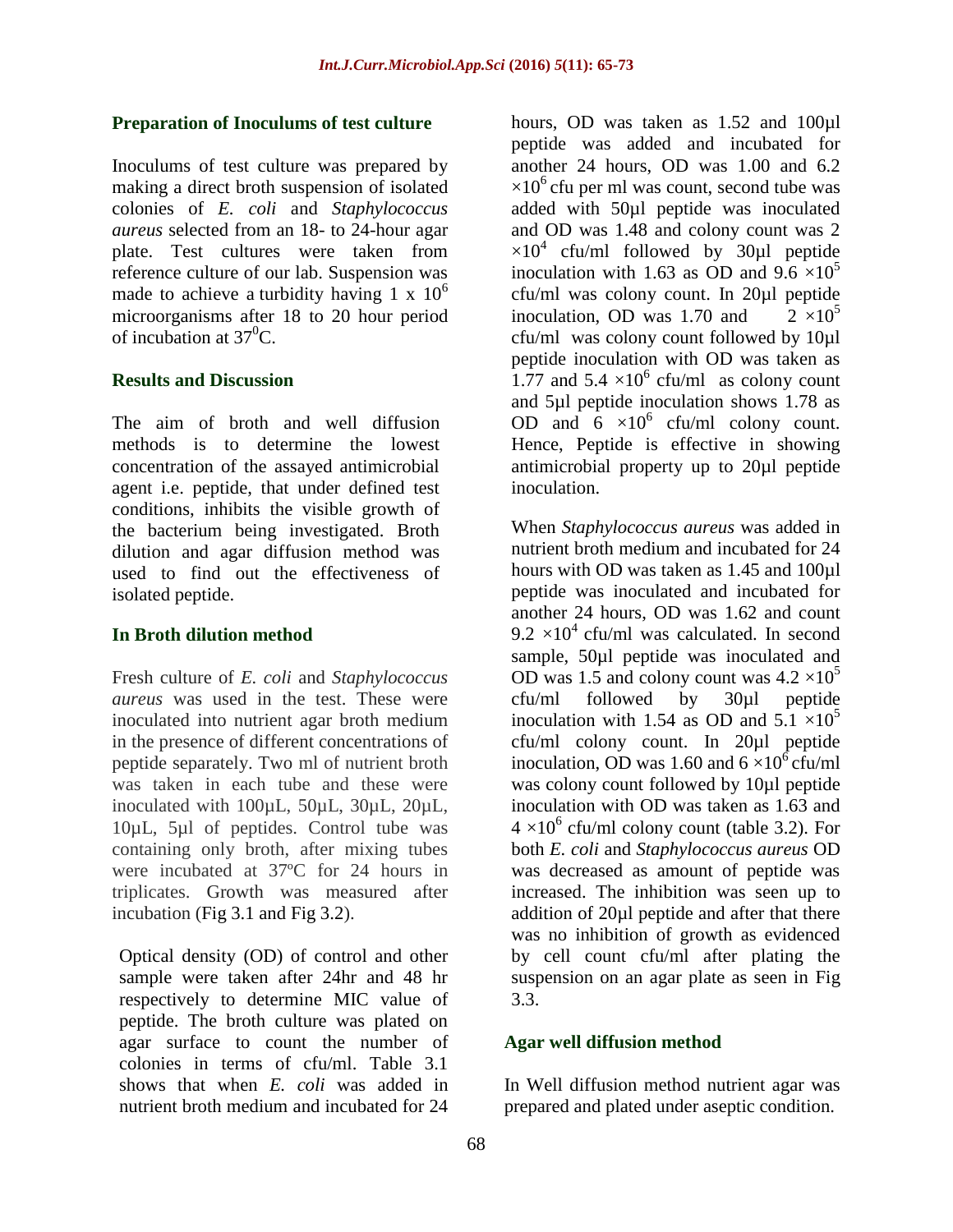| S.No. | <b>Volume</b><br>of |      | OD at 340 in triplicate |      |           | <b>Concentration</b><br>of peptide |
|-------|---------------------|------|-------------------------|------|-----------|------------------------------------|
|       | <b>Peptides</b>     |      |                         |      | <b>OD</b> | (mg/ml)                            |
| 1.    | $100 \mu l$         | 0.19 | 0.19                    | 0.20 | 0.19      | 1.67                               |
| 2.    | $50 \mu l$          | 0.08 | 0.09                    | 0.09 | 0.08      | 0.68                               |
| 3.    | $30 \mu l$          | 0.07 | 0.06                    | 0.06 | 0.06      | 0.51                               |
| 4.    | $20 \mu l$          | 0.04 | 0.04                    | 0.04 | 0.04      | 0.34                               |
| 5.    | $10 \mu l$          | 0.03 | 0.02                    | 0.02 | 0.02      | 0.17                               |
| 6.    | $5 \mu l$           | 0.01 | 0.01                    | 0.02 | 0.01      | 0.08                               |

| <b>Table.1.1</b> Showing concentration of Peptides in unknown sample. |  |  |  |  |
|-----------------------------------------------------------------------|--|--|--|--|
|                                                                       |  |  |  |  |

# **Table.3.1** Showing colony count of E. coli incubated with different amount of peptide

| <b>Sample</b>  | OD after 24 | <b>Addition of</b> | <b>OD</b> after | <b>Colony Count (per ml)</b> |
|----------------|-------------|--------------------|-----------------|------------------------------|
|                | hours       | <b>Peptide</b>     | 48hours         |                              |
| Control        | 1.52        |                    | 1.78            | $6.2 \times 10^{6}$          |
|                | 1.52        | 100ul              | 1.00            | $3.0 \times 10^{3}$          |
| $\overline{2}$ | 1.54        | 50ul               | 1.48            | $2.0 \times 10^{4}$          |
| 3              | 1.51        | 30ul               | 1.63            | $9.6 \times 10^{5}$          |
| $\overline{4}$ | 1.52        | 20ul               | 1.70            | $2.0 \times 10^{5}$          |
|                | 1.52        | 10ul               | 1.77            | $6.0 \times 10^{6}$          |
| 6              | 1.51        | 5ul                | 1.78            |                              |

# **Table.3.2** Showing colony count of *Staphylococcus aureus* incubated with different amount of peptide

| <b>Sample</b>  | OD after 24 | <b>Addition of</b> | <b>OD</b> after | <b>Colony Count</b> |
|----------------|-------------|--------------------|-----------------|---------------------|
|                | hours       | <b>Peptide</b>     | 48hours         | (per ml)            |
| Control        | 1.46        |                    | 1.62            | $2.2 \times 10^{6}$ |
|                | 1.45        | $100$ ul           | 1.33            | $9.2 \times 10^{4}$ |
| $\overline{2}$ | 1.43        | 50ul               | 1.5             | $4.2 \times 10^{5}$ |
| 3              | 1.46        | 30ul               | 1.54            | $5.1 \times 10^5$   |
| 4              | 1.46        | 20ul               | 1.60            | $5.6 \times 10^{5}$ |
| 5              | 1.46        | 10ul               | 1.63            | $4 \times 10^6$     |
| 6              | 1.45        | 5ul                | 1.63            | $4 \times 10^{6}$   |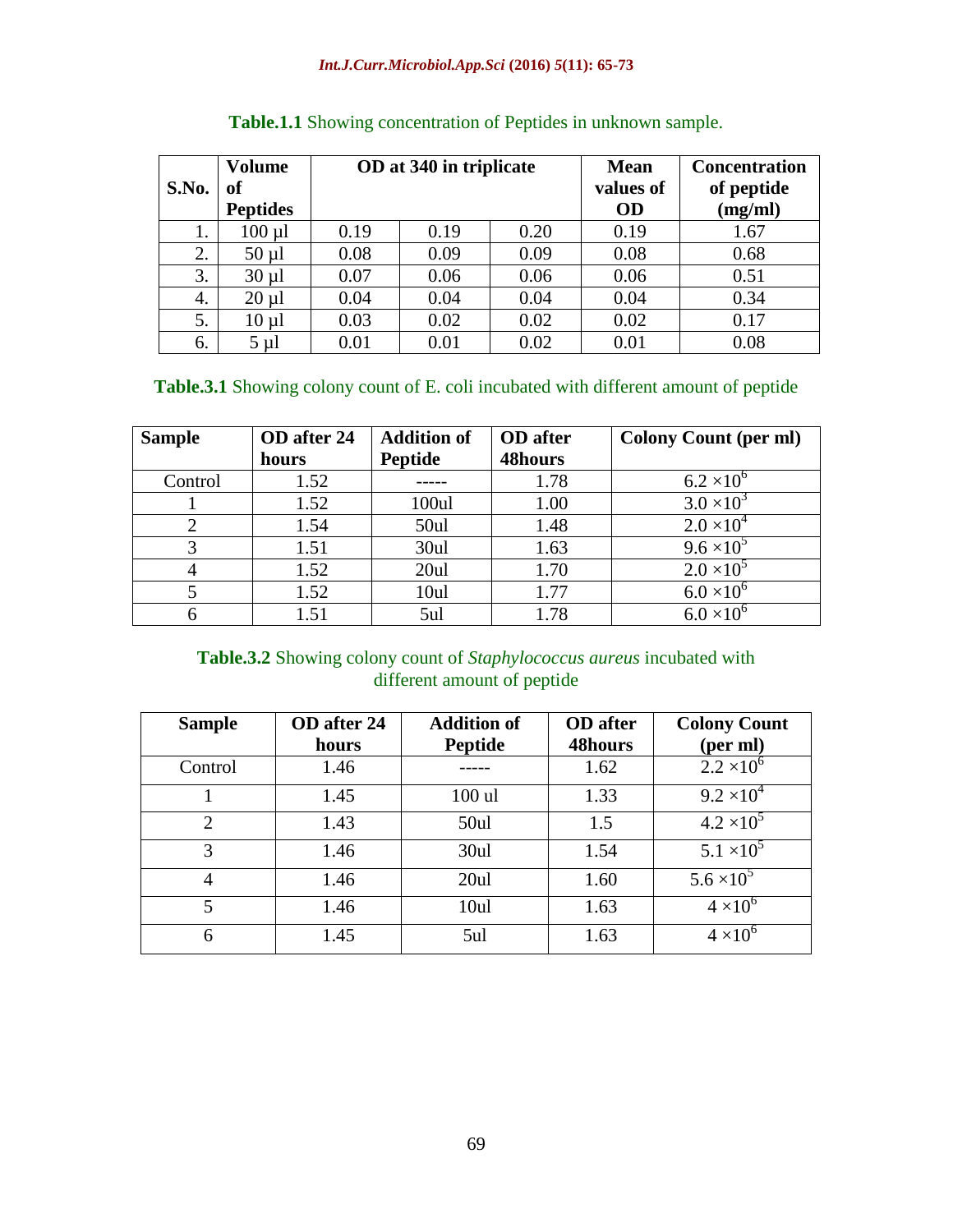| S.No. | <b>Concentration of</b><br><b>Peptides</b> | <b>Zone of Inhibition Diameter (mm)</b> |    |             |        |    |    |  |
|-------|--------------------------------------------|-----------------------------------------|----|-------------|--------|----|----|--|
|       |                                            | <b>Staphyloccus aureus</b>              |    |             | E.coli |    |    |  |
| 1.    | $100 \mu l$                                | 14                                      | 16 | 16          | 15     | 17 | 17 |  |
| 2.    | $50 \mu l$                                 | 11                                      | 12 | 11          | 14     | 12 | 12 |  |
| 3.    | $30 \mu l$                                 | $\mathbf Q$                             | 9  | $\mathbf Q$ | 11     | 11 | 10 |  |
| 4.    | $20 \mu l$                                 | 8                                       | 8  | 10          | 9      | 9  | 9  |  |
| 5.    | $10 \mu l$                                 |                                         |    |             |        |    |    |  |
| 6.    | $5 \mu l$                                  |                                         |    |             |        |    |    |  |

**Table.3.3** Inhibition of *Staphlococcus aureus* and *E.coli* by inoculation with different peptide concentration generated during fermentation with *L.helveticus*.

**Fig.3.1** Showing inhibition of E. coli after addition of peptide in broth culture.



**Fig.3.2** Showing inhibition of *Staphylococcus aureus* after addition of peptide in broth culture.

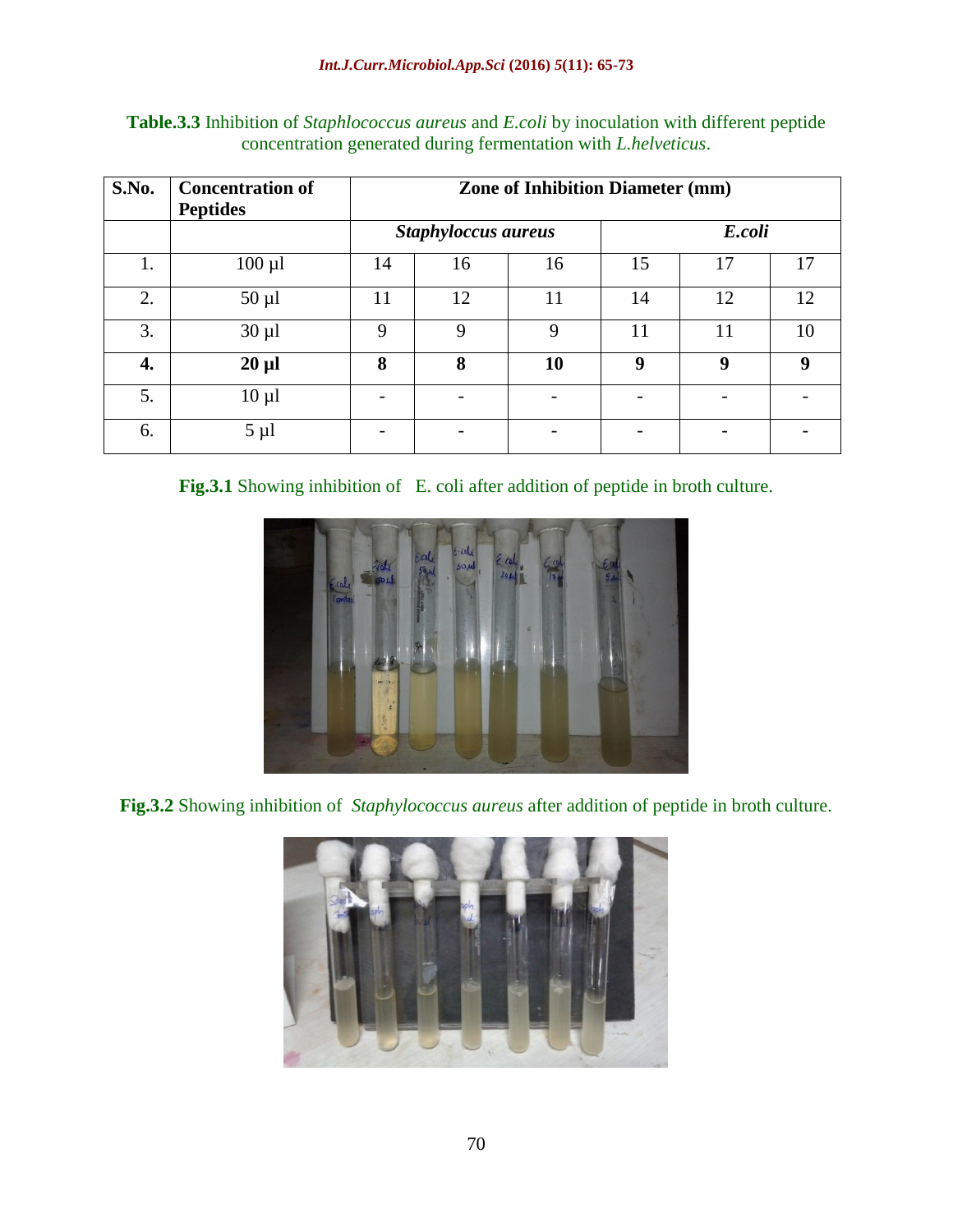**Fig.3.3** Plate showing colony count for Staphyloccocus with and without peptide inoculation





Control with 20ul peptide inoculation





Using 7mm diameter agar medium well cutter wells were made at equal distance. A drop of the soft agar was dropped into the well to the seal the bottom. The test organism *E.coli, Staphylococcus aureus* swabbed on the respective plates. After allowing for 10 min setting, 100 µl of peptide was added into one of the well and sterile distilled water to another well which is used as a control and 50µl, 30µl, 20µl 10µl and 5µl of peptide was added to respective wells in plates. These plates were incubated without inverting at 37ºC for 24 hours in triplicate. Peptide diffusion from these sources into the agar medium leads to



20µl peptide on *E. coli* lawn 20µl peptide on Staphylococcus lawn

the inhibition of bacterial growth in the vicinity of the source and to the formation of clear zones without bacterial growth.

Table 3.3 and Fig-3.4 shows 16mm zone of inhibition against *Staphylococcus aureus* when 100 $\mu$ l peptide was added followed by 17mm against *E. coli*. About 12mm zone of inhibition found when 50 µl of peptide concentration was used against *S. aureus* and 12 mm zone against *E. coli.* Plates containing 30µl of peptide concentration showed 9mm Zone of inhibition against *S. aureus* and 11 mm against *E. coli*. There was no inhibition seen when 10µl and 5µl of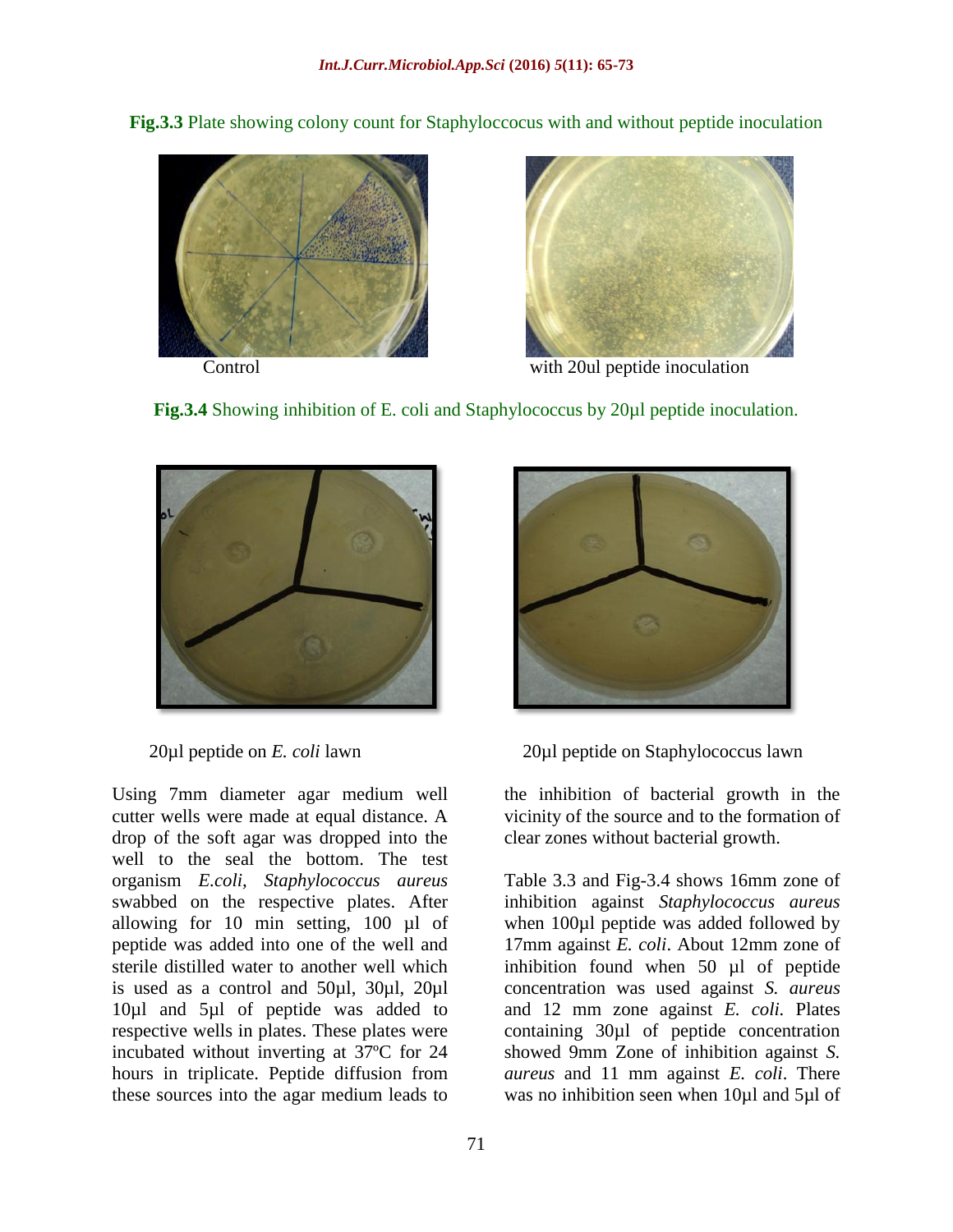peptide was added to the wells. Hence it is clear that 20µl of suspension containing amount of peptide was effective minimal concentration to for test organisms as observed in tube dilution and agar well diffusion method.

In conclusion, for a test to be considered valid, acceptable growth  $> 2$  mm button or definite turbidity must occur in the growthcontrol well. The lowest concentration at which the isolate is completely inhibited as evidenced by the absence of visible bacterial growth was recorded as the minimal inhibitory concentration or MIC. By Comparing the amount of growth in the wells or tubes containing the peptide with the amount of growth in the growth-control wells or tubes used in each set of test., hence the study demonstrated that bioactive peptides generated during fermentation with *L. helveticus* showed a minimum of 8mm zone of inhibition against gram positive *S. aureus* and 9mm against gram negative *E. coli* on plates containing 20µl peptide concentration as compared to respective plates or broth tubes which determines the lowest concentration of the assayed antimicrobial peptide will be minimal inhibitory concentration, MIC.

This study shows that higher the amount of peptide higher the inhibition. As evidenced by plates containing 20µl peptide concentration as compared to respective plates and broth tubes determine the lowest concentration of the assayed antimicrobial peptide i.e. minimal inhibitory concentration (MIC) because after 20µl i.e. 10µl and 5µl amount of peptide was found to have insufficient concentration of peptides to inhibit the growth of pathogens. Thus the amount of peptide concentration in 20µl of peptide suspension will be considered as effective minimal inhibitory concentration. The amount of peptide as calculated for 20µl

peptide suspension was 0.34 mg/ml (Table-1.1). Therefore we can conclude that 0.34 mg/ml of may be considered as minimal inhibitory concentration for the inhibition of growth of *S. aureus* and *E. coli.* Further study and animal trials must be carried out to decide final dose of such peptide to be used for therapeutic agent or as in food preservation.

# **References**

- Agyei, D., Danquah, M.K. 2011. Industrialscale manufacturing of pharmaceutical-grade bioactive peptides. *Biotechnol. Adv.,* 29(3): 272–7.
- Andrews, J.M. 2001. [Determination of](https://www.google.co.in/url?sa=t&rct=j&q=&esrc=s&source=web&cd=6&cad=rja&uact=8&ved=0ahUKEwiIps-dyrbNAhWFvo8KHbScDzMQFgg7MAU&url=http%3A%2F%2Fjac.oxfordjournals.org%2Fcontent%2F48%2Fsuppl_1%2F5.abstract&usg=AFQjCNGCE2eDK9xLUrcM4A_fkrKSrVjeTw&sig2=S86PchyzBduw15_SI6Io1Q&bvm=bv.124817099,d.c2I)  [minimum inhibitory concentrations,](https://www.google.co.in/url?sa=t&rct=j&q=&esrc=s&source=web&cd=6&cad=rja&uact=8&ved=0ahUKEwiIps-dyrbNAhWFvo8KHbScDzMQFgg7MAU&url=http%3A%2F%2Fjac.oxfordjournals.org%2Fcontent%2F48%2Fsuppl_1%2F5.abstract&usg=AFQjCNGCE2eDK9xLUrcM4A_fkrKSrVjeTw&sig2=S86PchyzBduw15_SI6Io1Q&bvm=bv.124817099,d.c2I) *J. Antimicrobial Chemother.,* Suppl. SI, 5-16.
- Bhagat Singh, Jyoti, A., Bhardwaj, G., Mehra, J., Shalander and Ahmad, S., 2012. Antimicrobial Effect of Milk Protein Derived Peptide on the Bacterial Pathogens Isolated from Urinary Tract Infections, *Online Int. J. Biosolution,* Vol-2 (2); 64-68.
- Bhagat Singh, Rattan Chand. 2006. Antioxidative activity of bovine milk fermented with Lactobacillus helveticus, Milchwissenschaft, Vol 61  $(01): 63-65$
- Bhagat Singh, Renu Singh. 2011. Antimicrobial effect of peptides isolated from bovine milk fermented with *Lactobacillus helveticus.*  Milchwissenschaft, Vol-66, (3) 262- 265.
- Erdmann, K., Cheung, B.W.Y., Schröder, H. 2008. The possible roles of foodderived bioactive peptides in reducing the risk of cardiovascular disease. *J. Nutr. Biochem.,* 19(10): 643–54.
- Gauthier, S.F., Pouliot, Y., Saint-Sauveur, D. 2006. Immunomodulatory peptides